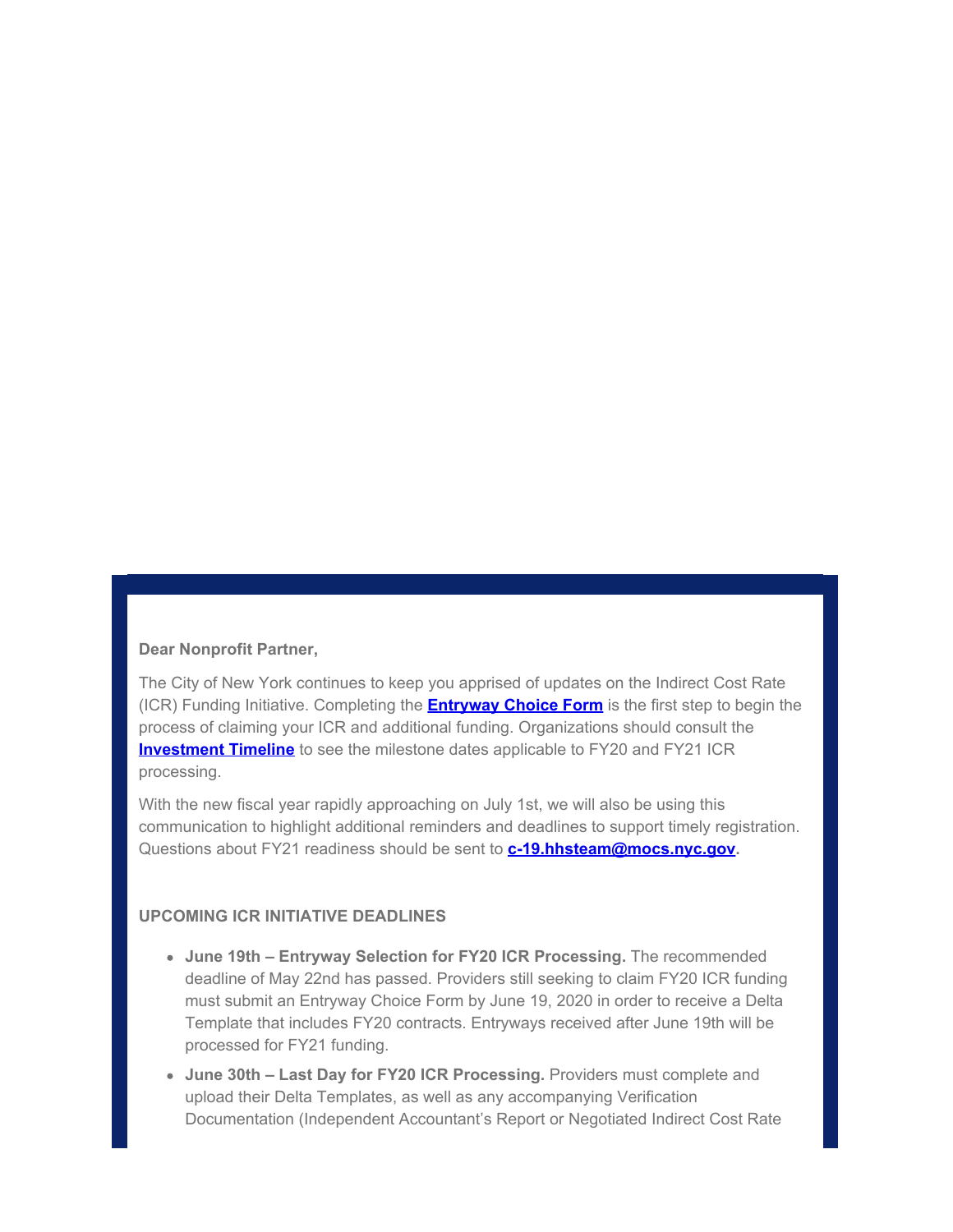Agreement), to their organization's HHS Accelerator Document Vault by June 30, 2020.

### **JULY 1ST TIMELY REGISTRATION – PROVIDER ACTION REQUIRED**

- **Returning 360+ Budgets.** More than 360 FY21 budgets are waiting for provider action. Please complete and return them to your contracting Agency. Providers must have an approved budget and registered contract to receive an advance on July 1st.
- **Returning 110 Contracts.** More than 110 contracts require provider e-signatures. Please sign and return contracts to agencies, along with consent to waive notary requirements, per the **[streamlined guidance](https://gcc01.safelinks.protection.outlook.com/?url=https%3A%2F%2Fwww1.nyc.gov%2Fassets%2Fdoh%2Fdownloads%2Fpdf%2Fimm%2Fcovid-letter-to-human-service-providers.pdf%3Futm_medium%3Demail%26utm_source%3Dgovdelivery&data=02%7C01%7Coluwa.small%40mocs.nyc.gov%7C3a8beddd50414866e50208d8019ee3a5%7C32f56fc75f814e22a95b15da66513bef%7C0%7C0%7C637261129334570235&sdata=hQ%2Ff6UwQO9F6EA77GmibEAIBuI%2Fbn8gbtMK2E%2B%2B7V%2BQ%3D&reserved=0)** issued on March 20.
- **Uploading 990+ Documents.** More than 990 contracts require providers to submit supporting documentation. This documentation is required for timely FY21 registration. Please upload contract documents to your organization's HHS Accelerator Document Vault and share with your contracting Agency.

# **ICR INITIATIVE REMINDERS**

- **30-Day Submission Window for Delta Templates.** Providers must complete and upload their Delta Templates to their HHS Accelerator Document Vault **within 30 days** of receipt from the CIT to facilitate timely and accurate amendment registration. An instructional video on completing the Delta Template, as well as other support resources, can be found on the **[Indirect Implementation Webpage](https://gcc01.safelinks.protection.outlook.com/?url=https%3A%2F%2Fwww1.nyc.gov%2Fsite%2Fnonprofits%2Ffunded-providers%2Findirect-implementation.page%3Futm_medium%3Demail%26utm_source%3Dgovdelivery&data=02%7C01%7Coluwa.small%40mocs.nyc.gov%7C3a8beddd50414866e50208d8019ee3a5%7C32f56fc75f814e22a95b15da66513bef%7C0%7C0%7C637261129334570235&sdata=C9yfFUWQU264HX5i%2Ba2RFUAsq3AIrZABJpNnN2FiL2g%3D&reserved=0).**
- **15-Day Submission Window for Delta Template Revisions.** Providers that have had their Delta Templates returned for revisions must complete pending items and upload their revised Delta Templates to their HHS Accelerator Document Vault **within 15 days** of receipt from the CIT to facilitate timely and accurate amendment registration.
- **COVID-19 Guidance.** We recognize that COVID-19 response is top of mind for everyone. We are posting resources to support you and your organizations, and we encourage frequent reviews of the City's central COVID-19 webpage at **[nyc.gov/coronavirus](https://gcc01.safelinks.protection.outlook.com/?url=https%3A%2F%2Fwww1.nyc.gov%2Fsite%2Fdoh%2Fcovid%2Fcovid-19-main.page%3Futm_medium%3Demail%26utm_source%3Dgovdelivery&data=02%7C01%7Coluwa.small%40mocs.nyc.gov%7C3a8beddd50414866e50208d8019ee3a5%7C32f56fc75f814e22a95b15da66513bef%7C0%7C0%7C637261129334570235&sdata=a1Bp0wJB3hMa%2BGHX11VMME74qSDNM%2FBEEPxHW6skU9w%3D&reserved=0)** for updated guidance and information. Additionally, the **[NYC](https://gcc01.safelinks.protection.outlook.com/?url=https%3A%2F%2Fwww1.nyc.gov%2Fsite%2Fnonprofits%2Ffunded-providers%2Ffunded-providers.page%3Futm_medium%3Demail%26utm_source%3Dgovdelivery&data=02%7C01%7Coluwa.small%40mocs.nyc.gov%7C3a8beddd50414866e50208d8019ee3a5%7C32f56fc75f814e22a95b15da66513bef%7C0%7C0%7C637261129334580192&sdata=DeQzMEkg6Zf9Osy1kxUEgNdtAWwj8zv2FKPTynjJUCU%3D&reserved=0) [Nonprofits Business Continuity Webpage](https://gcc01.safelinks.protection.outlook.com/?url=https%3A%2F%2Fwww1.nyc.gov%2Fsite%2Fnonprofits%2Ffunded-providers%2Ffunded-providers.page%3Futm_medium%3Demail%26utm_source%3Dgovdelivery&data=02%7C01%7Coluwa.small%40mocs.nyc.gov%7C3a8beddd50414866e50208d8019ee3a5%7C32f56fc75f814e22a95b15da66513bef%7C0%7C0%7C637261129334580192&sdata=DeQzMEkg6Zf9Osy1kxUEgNdtAWwj8zv2FKPTynjJUCU%3D&reserved=0)** provides guidance on nonprofit operations and programming.

# **BACKGROUND ON INITIATIVE**

In February 2019, the City of New York adopted the Cost Manual to standardize cost allocation practices for health and human service providers contracting with the City. The Fiscal Year 20 Adopted Budget established an indirect cost rate funding initiative based on the Cost Manual. The Mayor's Office of Management and Budget and **[Mayor's Office of](https://gcc01.safelinks.protection.outlook.com/?url=https%3A%2F%2Fwww1.nyc.gov%2Fsite%2Fmocs%2Findex.page%3Futm_medium%3Demail%26utm_source%3Dgovdelivery&data=02%7C01%7Coluwa.small%40mocs.nyc.gov%7C3a8beddd50414866e50208d8019ee3a5%7C32f56fc75f814e22a95b15da66513bef%7C0%7C0%7C637261129334580192&sdata=JA8CnaTjTSDRSqUcC4aQVcIs%2Ba7qV2VY8fbzRDjDR7s%3D&reserved=0) [Contract Services](https://gcc01.safelinks.protection.outlook.com/?url=https%3A%2F%2Fwww1.nyc.gov%2Fsite%2Fmocs%2Findex.page%3Futm_medium%3Demail%26utm_source%3Dgovdelivery&data=02%7C01%7Coluwa.small%40mocs.nyc.gov%7C3a8beddd50414866e50208d8019ee3a5%7C32f56fc75f814e22a95b15da66513bef%7C0%7C0%7C637261129334580192&sdata=JA8CnaTjTSDRSqUcC4aQVcIs%2Ba7qV2VY8fbzRDjDR7s%3D&reserved=0)** formed a City Implementation Team (CIT) to design the implementation and roll-out of the indirect initiative and established a Provider Work Group to advise them.

For more information on how to establish and claim your ICR and important timelines, please read the **[Cost Manual.](https://gcc01.safelinks.protection.outlook.com/?url=https%3A%2F%2Fwww1.nyc.gov%2Fassets%2Fnonprofits%2Fdownloads%2Fpdf%2FNYC%2520HHS%2520Cost%2520Policies%2520and%2520Procedures%2520Manual.pdf%3Futm_medium%3Demail%26utm_source%3Dgovdelivery&data=02%7C01%7Coluwa.small%40mocs.nyc.gov%7C3a8beddd50414866e50208d8019ee3a5%7C32f56fc75f814e22a95b15da66513bef%7C0%7C0%7C637261129334590147&sdata=d2%2BdslrKBa4c1UZI9LtE6nhqd9XjAI%2BFNk29o3g%2Fm3o%3D&reserved=0)** The CIT is available for questions at the Mayor's Office of Contract Services**.**